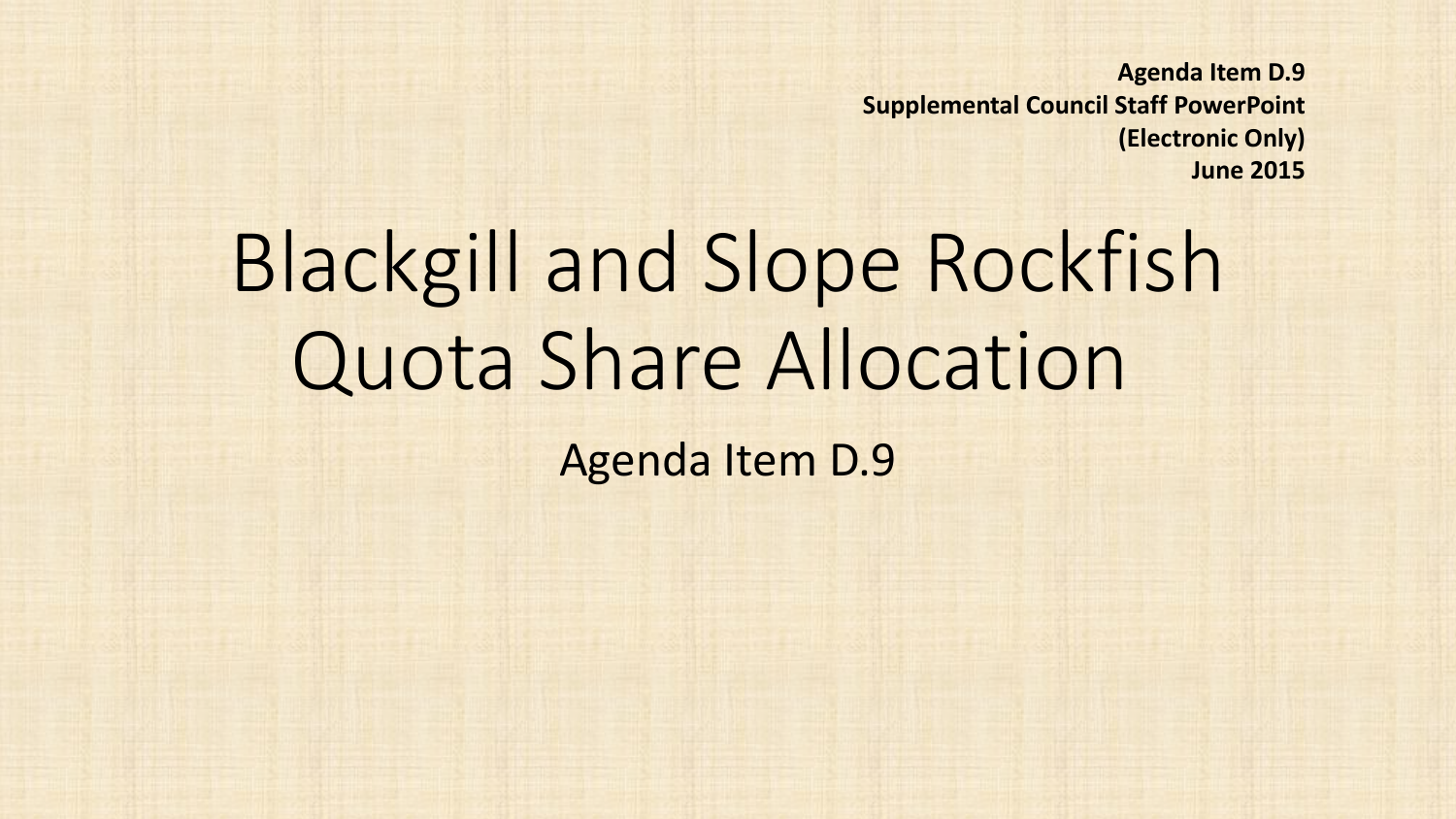## **Situation**

- Council deliberation:
	- Separate blackgill from the southern slope rockfish
	- Establish Intersector allocations
	- Reallocate QS
- QS reallocation options adopted for analysis
	- Options based on original Amendment 20 formula
		- varying the equal sharing component
	- Plus option to use 2003-2014 allocation period
	- These options are problematic
	- Amendment 20 includes a default approach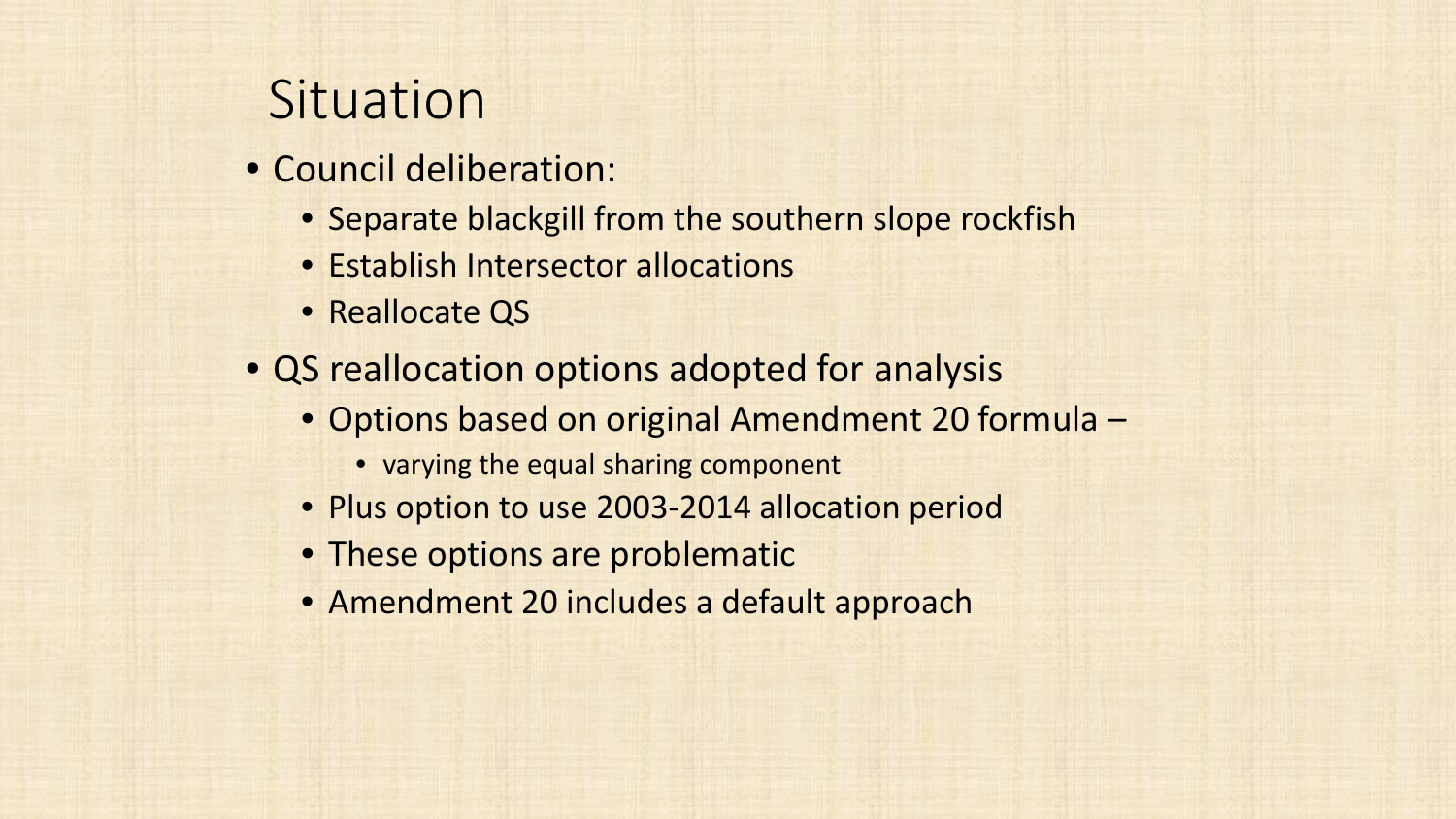## **Situation**

- Council deliberation:
	- Separate blackgill from the southern slope rockfish
	- Establish Intersector allocations
	- Reallocate QS
- QS reallocation options adopted for analysis
	- Options based on original Amendment 20 formula -
		- varying the equal sharing component
	- Plus option to use 2003-2014 allocat
	- These options are problematic
	- Amendment 20 includes a default

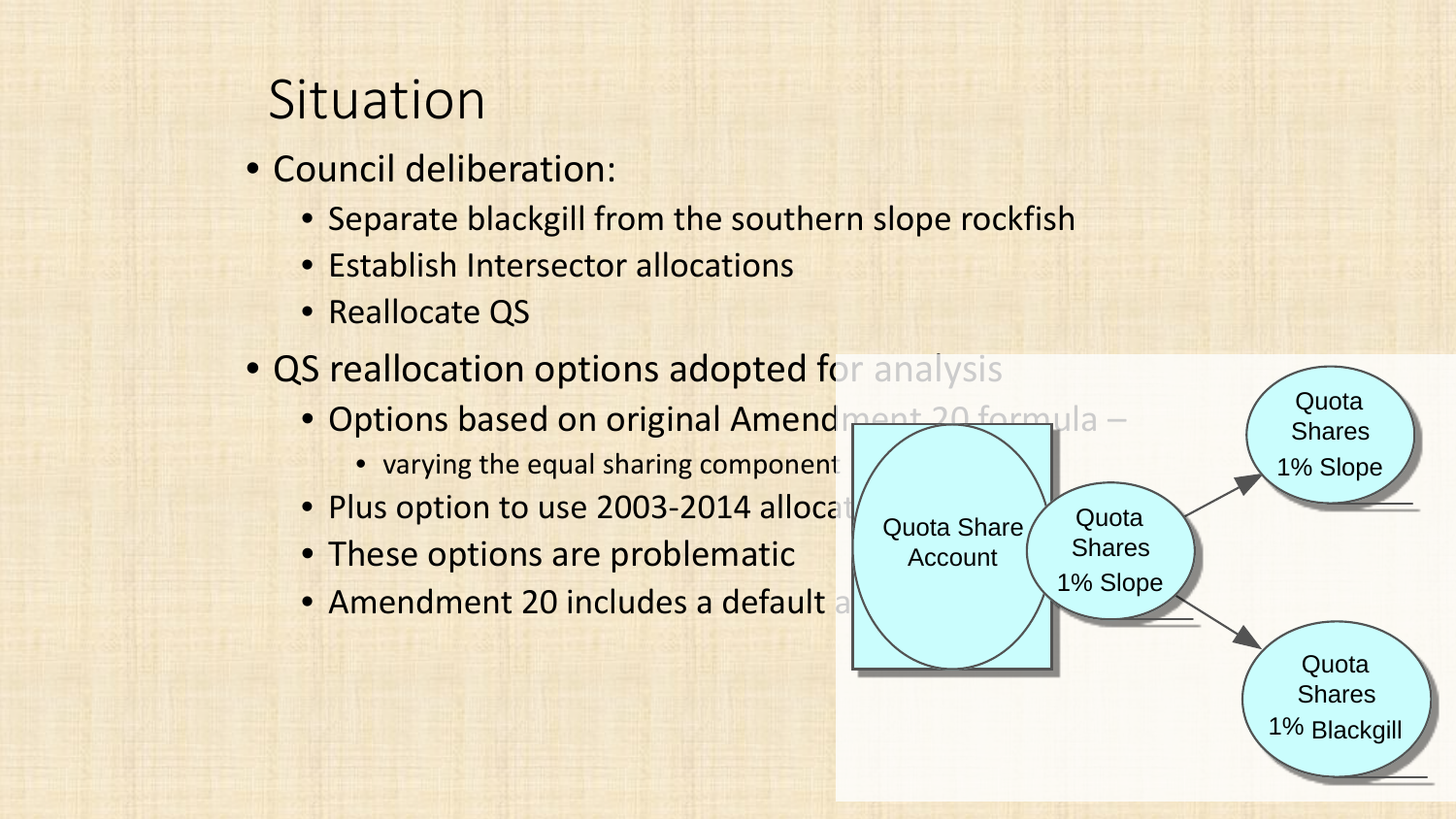Problem With Reallocating Based on Landing History

- Slope QS has been trading
	- Difficult to associate history with current owners
- Landings do not correspond to QS accounts
	- Difficult to attribute landing to QS for more recent years (2011-2014)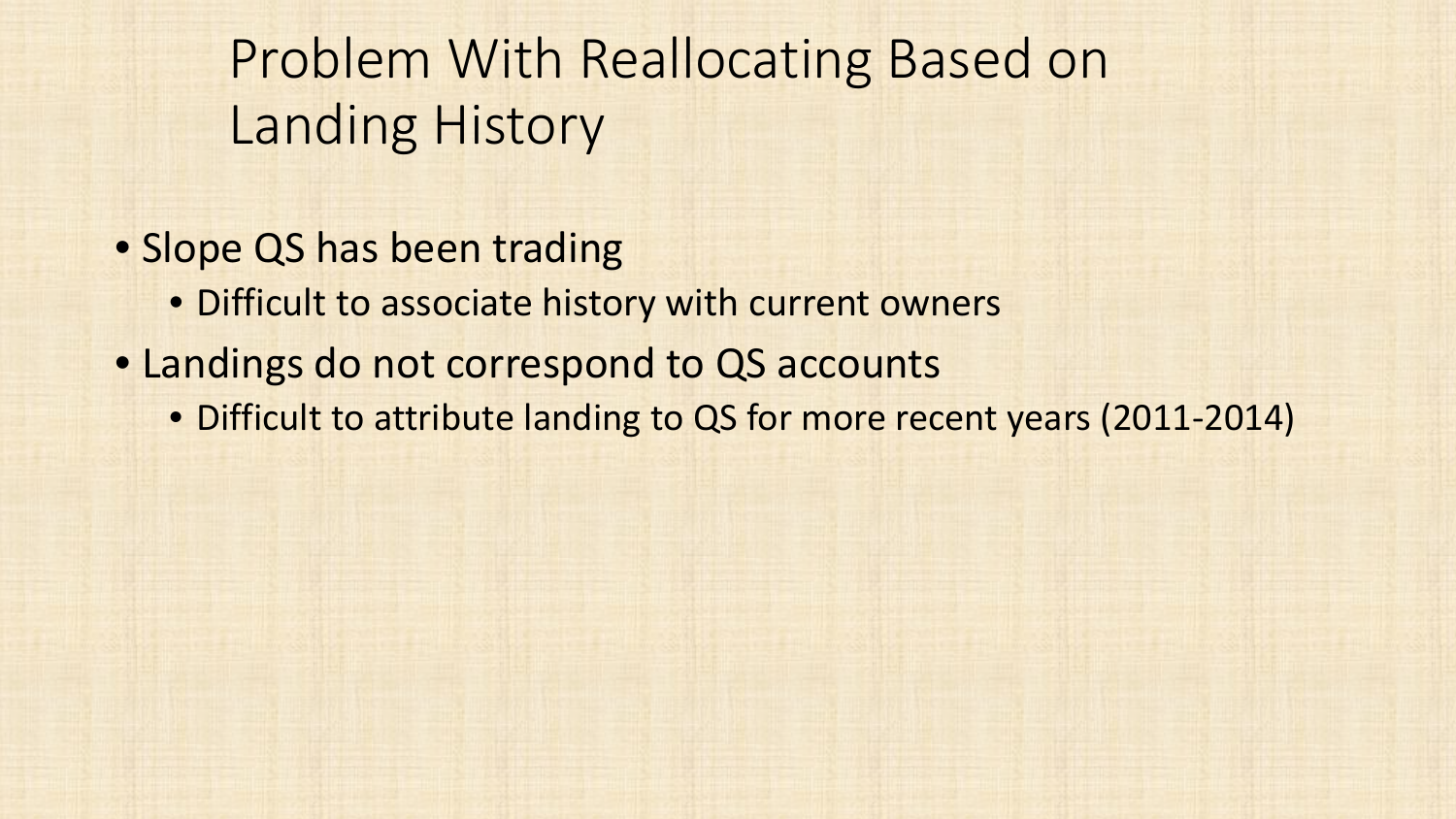Problem With Reallocating Based on Landing History

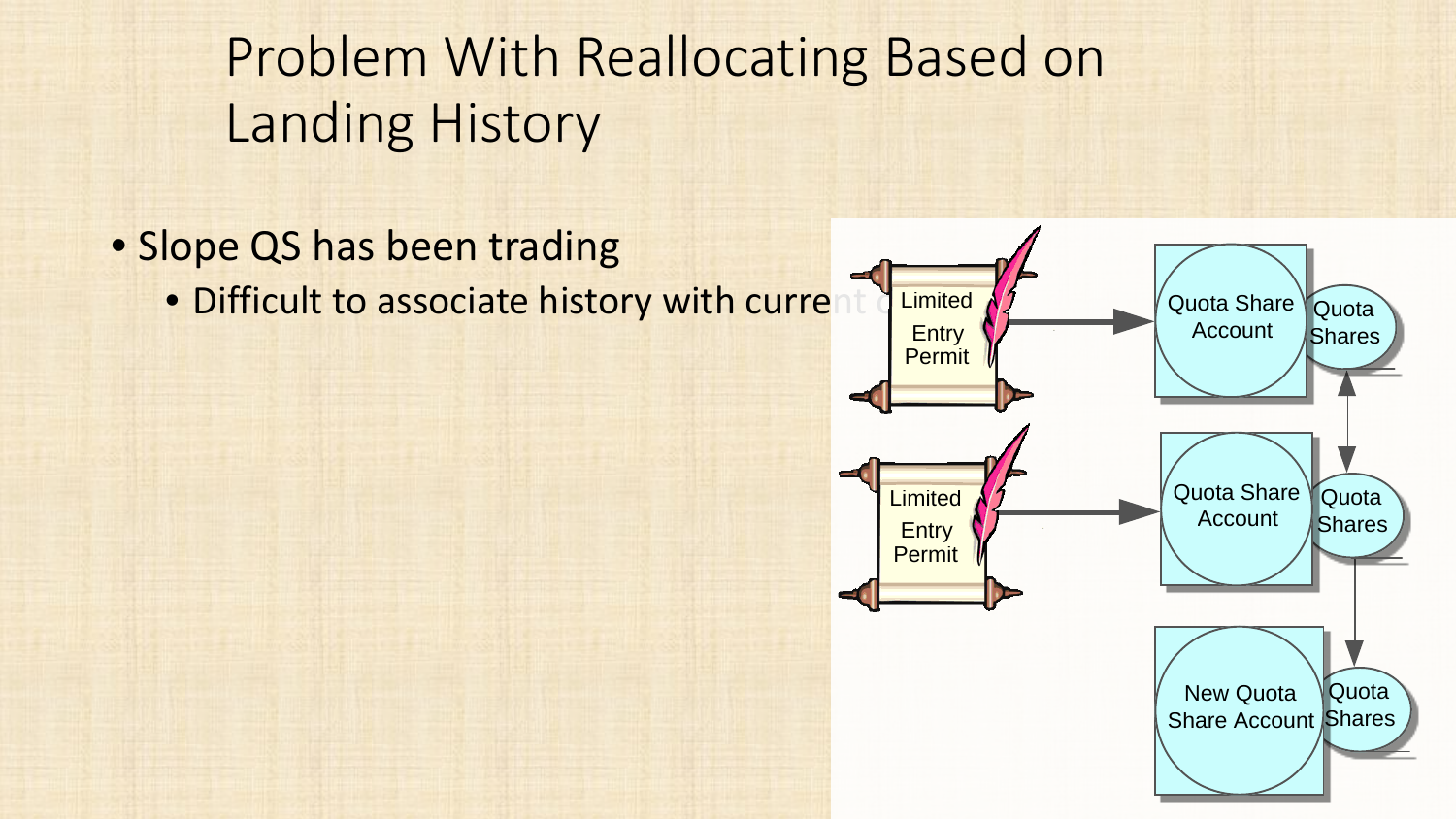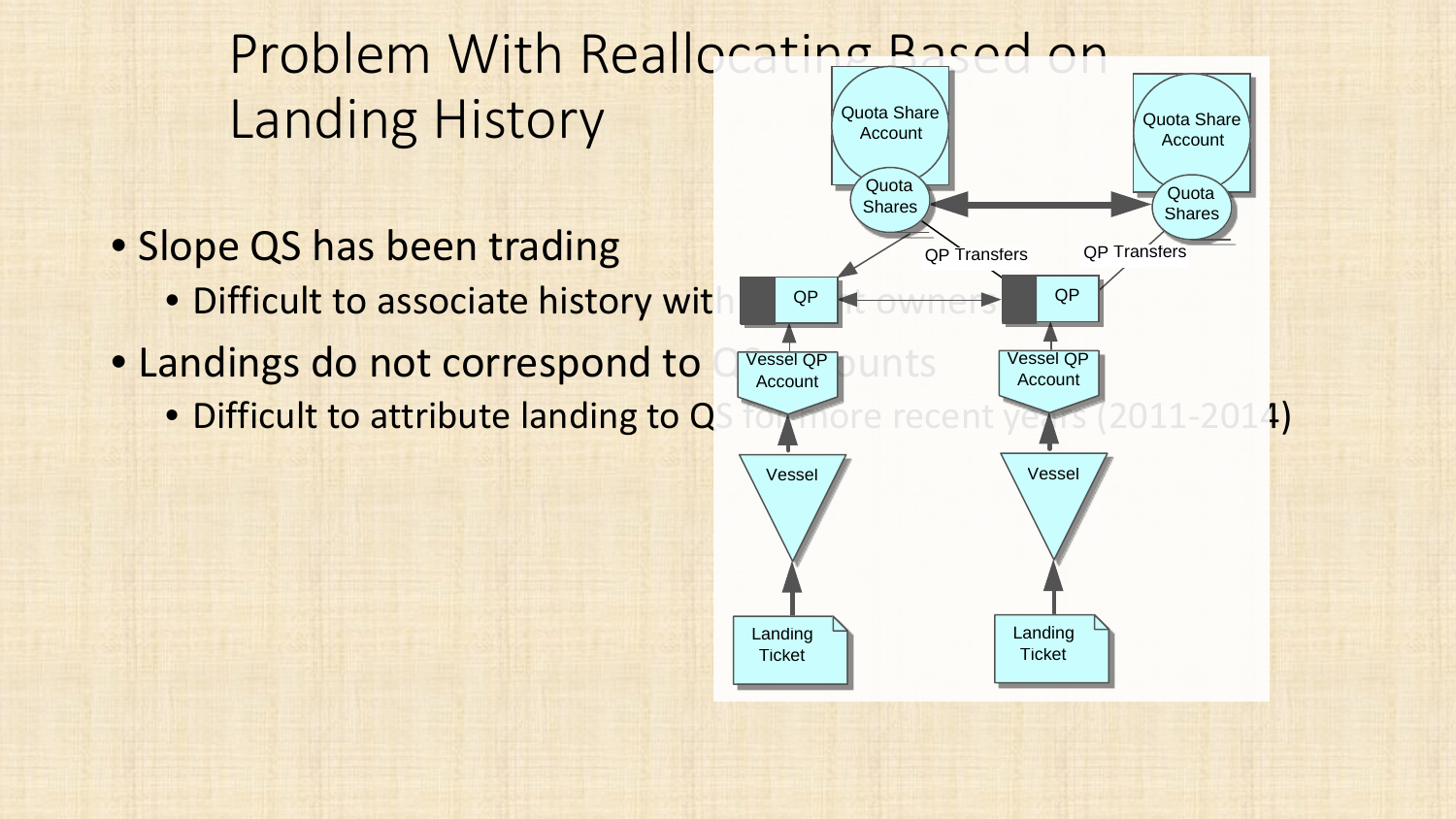Limited Blackgill Reporting on Fish Tickets – Fleet average species composition applied to slope

complex and market categories

| Year | <b>Reported as Blackgill on</b><br>the Fish Ticket | Year | <b>Reported as Blackgill on</b><br>the Fish Ticket |
|------|----------------------------------------------------|------|----------------------------------------------------|
| 1994 | 4.6%                                               | 2002 | 29.0%                                              |
| 1995 | 9.7%                                               | 2003 | 74.9%                                              |
| 1996 | 8.1%                                               |      |                                                    |
| 1997 | 39.9%                                              |      |                                                    |
| 1998 | 43.1%                                              | 2011 | 3.9%                                               |
| 1999 | 34.1%                                              | 2012 | 21.2%                                              |
| 2000 | 24.8%                                              | 2013 | 85.33%                                             |
| 2001 | 44.1%                                              | 2014 | 80.9%                                              |